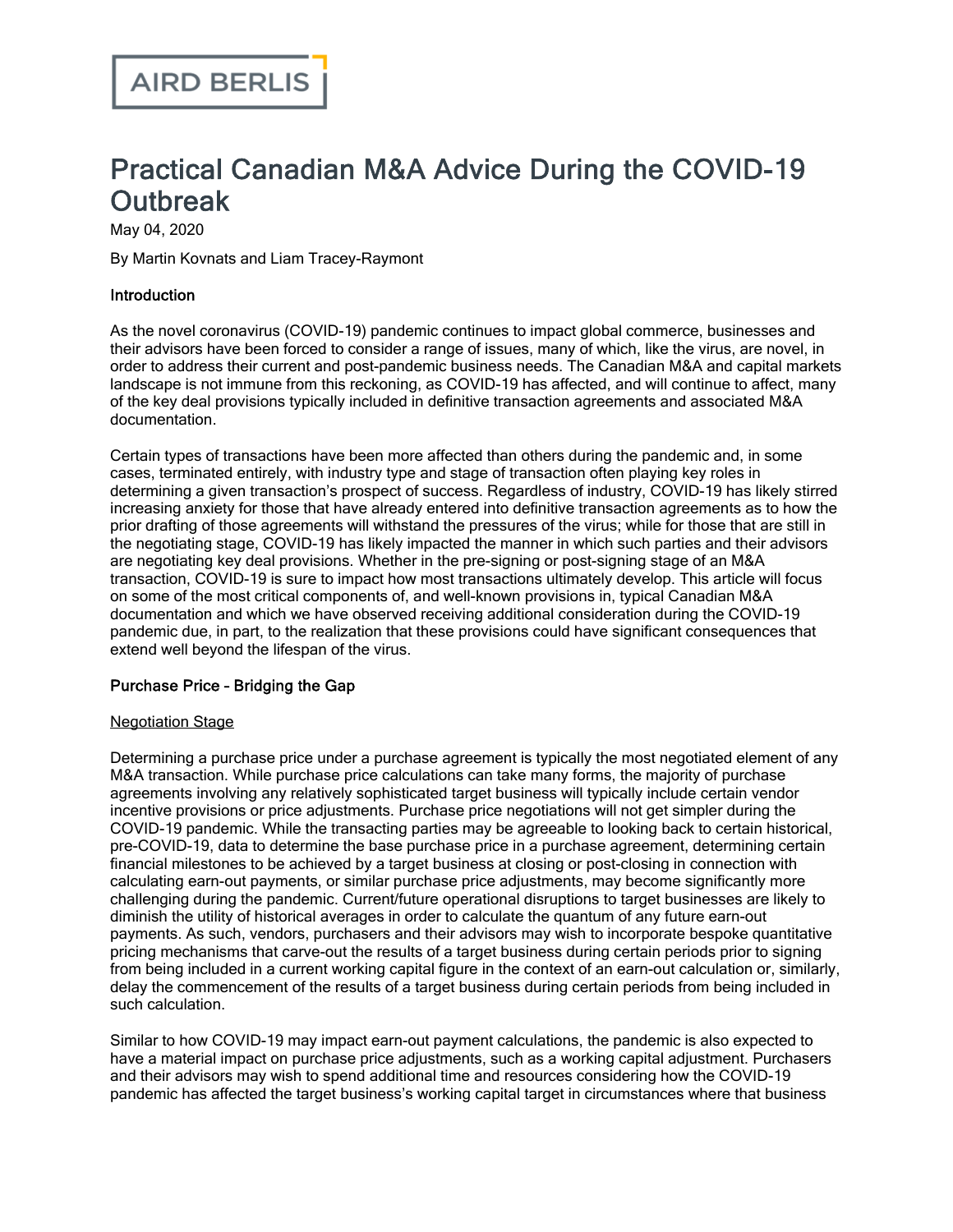has experienced significant business disruptions prior to signing. Extended disruptions to the target business prior to signing may artificially decrease a working capital target, particularly in cases where the period during which current working capital is calculated is relatively short so as to normalize, and incorporate into the current working capital calculation, lower historical working capital figures than the target business would typically achieve. A lower working capital target could result in a purchaser paying an inflated working capital adjustment post-closing. Conversely, if the target business has not yet experienced significant business disruptions in connection with the pandemic, then vendors and their advisors may wish to consider how the target working capital figure is to be calculated in light of potential future disruptions to the target business.

Both in the case of earn-out payments and working capital adjustments, vendors, purchasers and their advisors may wish to consider how assistance from new government relief programs will impact the calculation of the contemplated payments. For instance, how should the benefits of the Canada Emergency Business Account or Emergency Wage Subsidy impact a target company's balance sheet post-closing and, as a result, affect the calculation of earn-out milestones, working capital targets and related payments? These issues should not be ignored during negotiations. Agreeing upon applicable adjustments to determine such calculations post-closing are sure to be more difficult and time-consuming and, as such, it may be prudent for the transacting parties to take time to consider these issues in the drafting stage. Alternatively, the parties may prefer to avoid incorporating earn-out payments and/or purchase price adjustments into definitive transaction agreements entirely or consider acquiring a lesser equity percentage of the target business with options to purchase additional portions of the enterprise in the future.

#### Post-Signing Stage

With respect to amending a purchase price after signing, it may prove difficult to have both sides mutually agree to any significant amendment, likely a decrease, particularly in the context of a fixed purchase price; however, the transacting parties may wish to consider this option during the COVID-19 pandemic if it would facilitate the completion of the transaction. Any amendments may also need to be communicated to certain third parties, such as lenders, representation and warranty insurers or regulators, which the transacting parties and their advisors will want to be mindful of during any purchase price negotiations.

In addition, the effect of business disruptions on the ability of a purchaser to operate a target business post-closing may reduce the likelihood of the business achieving certain milestones and, as a result, adversely affect the likelihood of a vendor being paid an earn-out and/or a purchase price increase in connection with achieving a certain working capital target. As noted above, the impact of assistance from new government relief programs on the normalization of working capital post-closing may also be a contested issue post-signing. All of these factors could have a significant impact on the ultimate consideration paid under a purchase agreement. The transacting parties may wish to amend any earn-out and/or purchase price adjustment provisions by reducing certain thresholds, extending financial milestone time horizons, incorporating the benefits of government assistance programs into working capital calculations or by increasing the base purchase price and eliminating any earn-out and/or purchase price adjustment entirely. Amendments of this nature are likely to be highly contested.

#### Due Diligence – Different and Delayed Investigations

#### Negotiation Stage

Conducting meaningful due diligence prior to signing a definitive transaction agreement is expected to be more difficult and time-consuming during the COVID-19 pandemic, particularly if certain materials must be provided by third parties. The pandemic has affected the time associated with due diligence as well as the format of diligence investigations.

With respect to timing, conducting a thorough diligence investigation will take longer than in the normal course, which all parties should be cognizant of when approaching the negotiating table and beginning to draft definitive transaction agreements. Although electronic data rooms have been standard for Canadian M&A transactions for some time, diligence investigations involving third parties, in particular, are expected to take an extended period of time. For example, government or third-party approvals or search results, such as real property title and/or bankruptcy searches, can be expected to take longer than in the normal course. In addition, physical inspections of a target business's operations or those of integral suppliers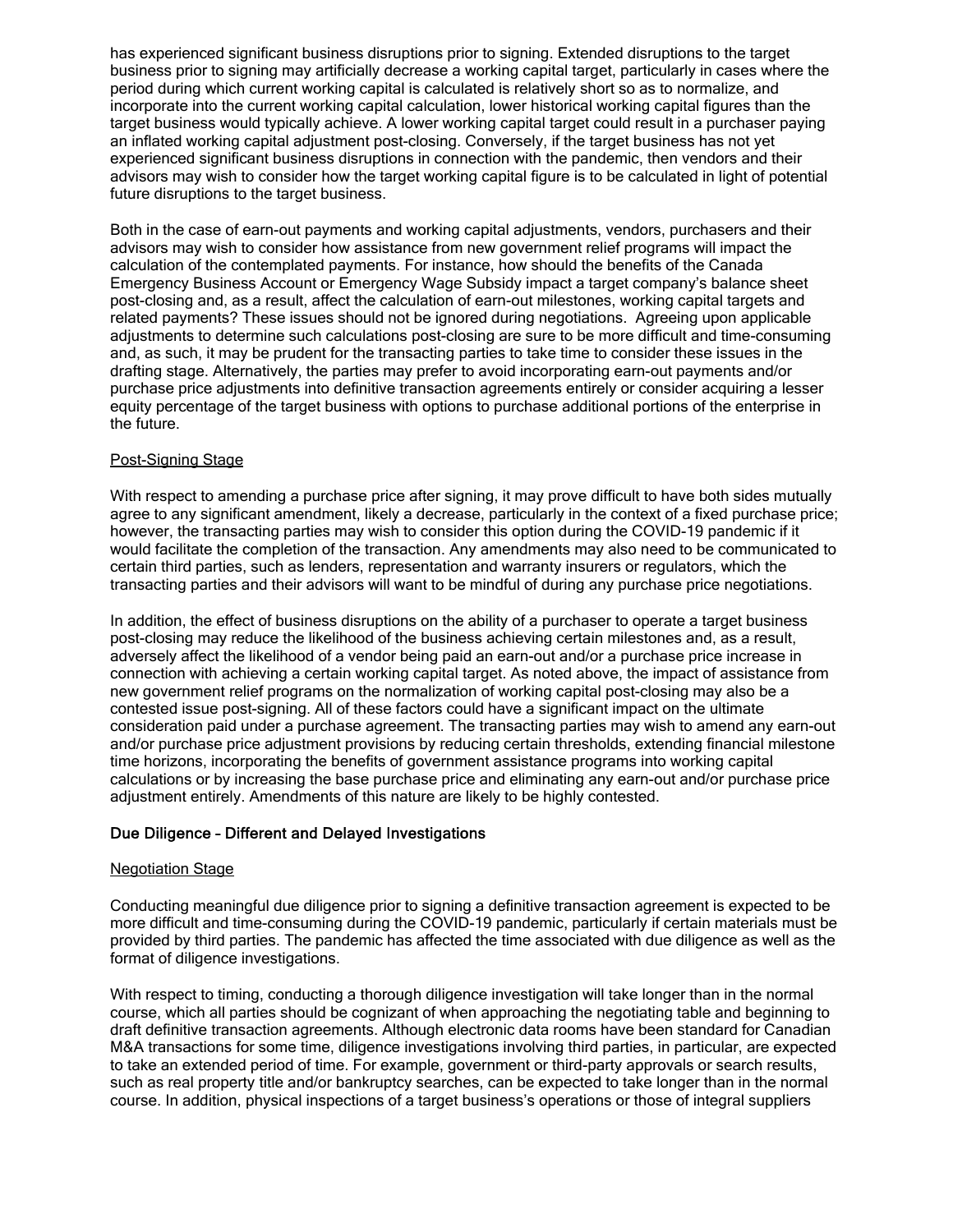and/or customers may simply be impossible during the pandemic. Diligence relating to the scope and depth of a target business's operations and policies can also be expected to be more comprehensive than in the normal course and vendors should be mindful of this well in advance of commencing the diligence process. As a result, the transacting parties may need to adapt to different forms of diligence, including video-conferencing, or adjust the drafting of certain due diligence-related provisions in order to complete a transaction.

With respect to determining the quantum of the purchase price during the pandemic, vendors, purchasers and their advisors will need to consider the reliability of certain financial models and outlooks typically relied upon to determine a purchase price in the normal course. Depending on the nature of the target business, these types of models and outlooks may no longer be appropriate, particularly in the shorter term, as such models and outlooks will likely be prepared based on certain assumptions relating to past performance of the target business pre-COVID-19. In the context of M&A involving publicly-listed entities, a purchase price calculation relying heavily on certain trading price metrics may also need to be reconsidered, as market uncertainty associated with the COVID-19 pandemic has resulted in significant volatility from one trading session to the next, which could result in an insurmountable valuation gap among vendors and purchasers. Reasonableness among the transacting parties will be more important than ever during this crucial stage of an M&A transaction throughout the COVID-19 pandemic.

## Post-Signing Stage

Similar to during the negotiation stage, conducting meaningful due diligence during an interim period is expected to be more difficult and time consuming during the COVID-19 pandemic. As such, the transacting parties may wish to consider waiving the termination date of certain diligence periods or amending the applicable agreement in order to allow the parties to produce and review the diligence documentation necessary to complete the transaction. Traditional interim meetings between the transacting parties and important third parties may similarly be delayed, conducted by way of video conference or cancelled entirely as a result of the pandemic. Vendors, purchasers and their advisors will need to be flexible in these circumstances and begin considering whether they can accept the waiver of certain diligence conditions, or delivery of certain materials/documentation post-closing, in order to complete the transaction.

#### Material Adverse Change/Effect – Addressing the Expectation of the Parties

#### **Negotiation Stage**

Vendors, purchasers and their advisors should carefully consider the language used to define certain commonly used terms in M&A documentation during the COVID-19 pandemic, including the typical definition of "material adverse change" (MAC) (or "material adverse effect"). The definition of MAC is particularly important where an interim period is provided for and certain representations and warranties need to be correct at the time of closing – in addition to at the time of signing – and where certain intervening events must be avoided such that there are no MACs on the target business prior to closing.

Vendors, purchasers and their advisors may wish to consider qualifying certain representations and warranties, or the definition of a MAC itself, with carve-outs for events that could be attributed to COVID-19. MAC definitions that exclude the effects of a "pandemic", or COVID-19 explicitly, or "acts of God", to the extent that such events, changes or circumstances do not have a disproportionate impact on the target business, may be also appropriate. With respect to definitive transaction agreements that have not yet been signed, it may prove difficult for a purchaser to claim that the impact of the COVID-19 pandemic constitutes a MAC since the virus will already be well-known and its impact, at least initially, on the target business likely established. This [argument](https://www.airdberlis.com/insights/publications/publication/termination-provisions-in-securities-offerings-impacts-of-covid-19) was recently asserted by a TSX-listed Canadian mining company that had its bought deal securities offering pulled by its underwriter in mid-March pursuant to a typical "disaster-out" provision after the signing of the definitive underwriting agreement. While a court is yet to opine on the merits of the miner's legal position, the deal was nonetheless aborted. Had the underwriting agreement included a more specific "disaster-out" provision that explicitly excluded the effects of COVID-19, which it could have based on when such agreement was signed (March 11, 2020), then the deal would have likely gone ahead. We believe that this line of reasoning can similarly be applied to MAC clauses.

#### Post-Signing Stage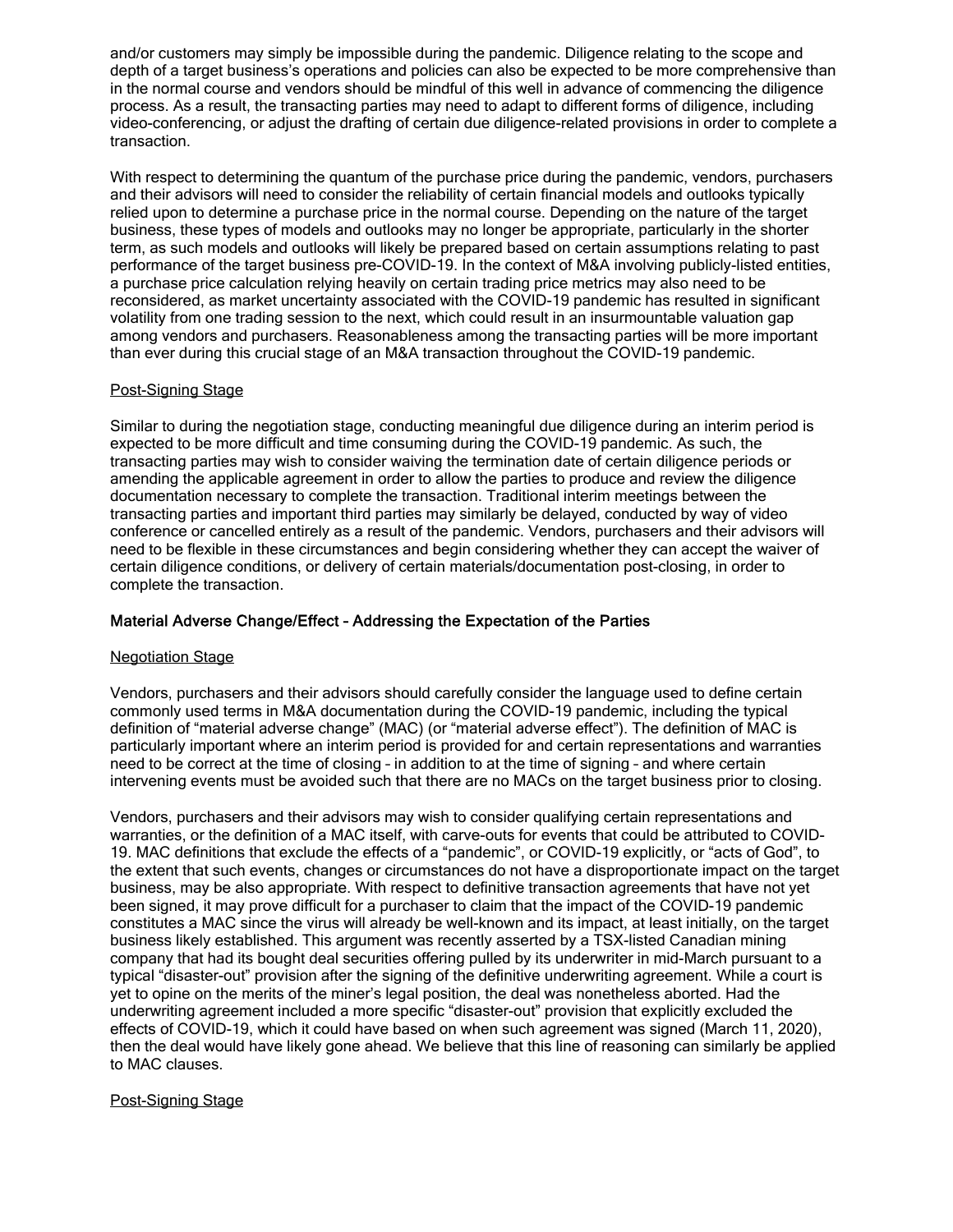Depending on the nature of the target business, the transacting parties may wish to amend certain definitions or representations and warranties in a purchase agreement in order to reduce the potential impact of the COVID-19 pandemic on a transaction. Vendors, purchasers and their advisors may wish to amend the language relating to certain bring-down representations and warranties at closing, such that a MAC that resulted after signing relating to COVID-19 does not unnecessarily derail a transaction. If amending a definitive transaction agreement would prove too cumbersome, the transacting parties may wish to begin preparing their respective arguments as to why COVID-19 has, or has not, resulted in a MAC in the context of their particular transaction. When considering such arguments, the parties must first look to the specific wording of the particular MAC, as there can be significant divergence as to how the definition is drafted. For example, some MAC definitions may include references to the "outlook" or "prospects" of the target business as also being subject to the definition, as opposed to current business operations, in which case it may be more difficult for vendors to argue against the occurrence of a MAC.

Purchasers looking to terminate a transaction by asserting a MAC in connection with COVD-19 may, subject to the wording of the definition, wish to endeavour to prove that the pandemic has had a "disproportionate" effect on the operations of the target business as compared to some other control group, such as the particular target business's industry as a whole. Conversely, vendors looking to complete a transaction by disputing a MAC claim during the pandemic may wish to assert that, subject to when the definitive transaction document was executed, the widespread effects of COVID-19 could not have been contemplated by the transacting parties at the time of signing and, therefore, incorporating the impact of the pandemic on the target business into the definition of MAC would not reflect the intentions of the parties at the commencement of the transaction. While the wording of a MAC definition, and, to a lesser extent, the nature of the target business, is sure to impact how vendors, purchasers and their advisors prepare these types of arguments, transacting parties would be wise to prepare sooner rather than later in the event that it becomes necessary to formally assert their positions.

#### Interim Covenants – Changes in the World Between Signing and Closing

#### Negotiation Stage

Satisfying certain interim convents may be more difficult and time-consuming for both vendors and purchasers during the COVID-19 pandemic. As such, vendors, purchasers and their advisors should consider the extent to which fulfilling certain standard interim covenants may be affected by COVID-19. Specifically, the transacting parties may wish to consider how the target business will be able to operate in the "ordinary course" during the pandemic so as not to be offside the typical vendor covenant requiring that the target business be operated in the ordinary course prior to closing.

It is almost certain that any target business in Canada will, at least to some degree, be unable to operate in the ordinary course during the COVID-19 pandemic. Site shutdowns, social distancing and border closures will impact how virtually any business can operate, if at all, and transacting parties will need to be flexible if they intend to complete their transaction. In addition, interim covenants requiring the parties to obtain certain third-party and regulatory consents or achieve certain levels of financing may also need to be reconsidered, as obtaining such consents and/or financing may prove to be challenging, and certainly slower, during the pandemic. For example, many government offices and banks are operating on reduced hours, which is likely to impact the ability for necessary consents, such as consents relating to the assignment of a government grant or bank loan, to be obtained in a timely manner. Vendors and their advisors may wish to caveat "ordinary course" operational covenants with specific language carving-out any disruptions attributable to COVID-19, while purchasers may wish to consider allowing for extended time periods during which certain covenants may be completed. Flexibility will be integral to drafting a definitive transaction agreement that can sustain the impacts of the pandemic.

#### Post-Signing Stage

As noted above, some degree of business disruption as a result of COVID-19 will almost certainly occur. As such, the transacting parties may wish to consider amending certain operational covenants of the vendor with specific language carving-out defaults or MACs to the operations of the target business attributable to the pandemic (see Material Adverse Effect/Change - Addressing the Expectation of the Parties above).